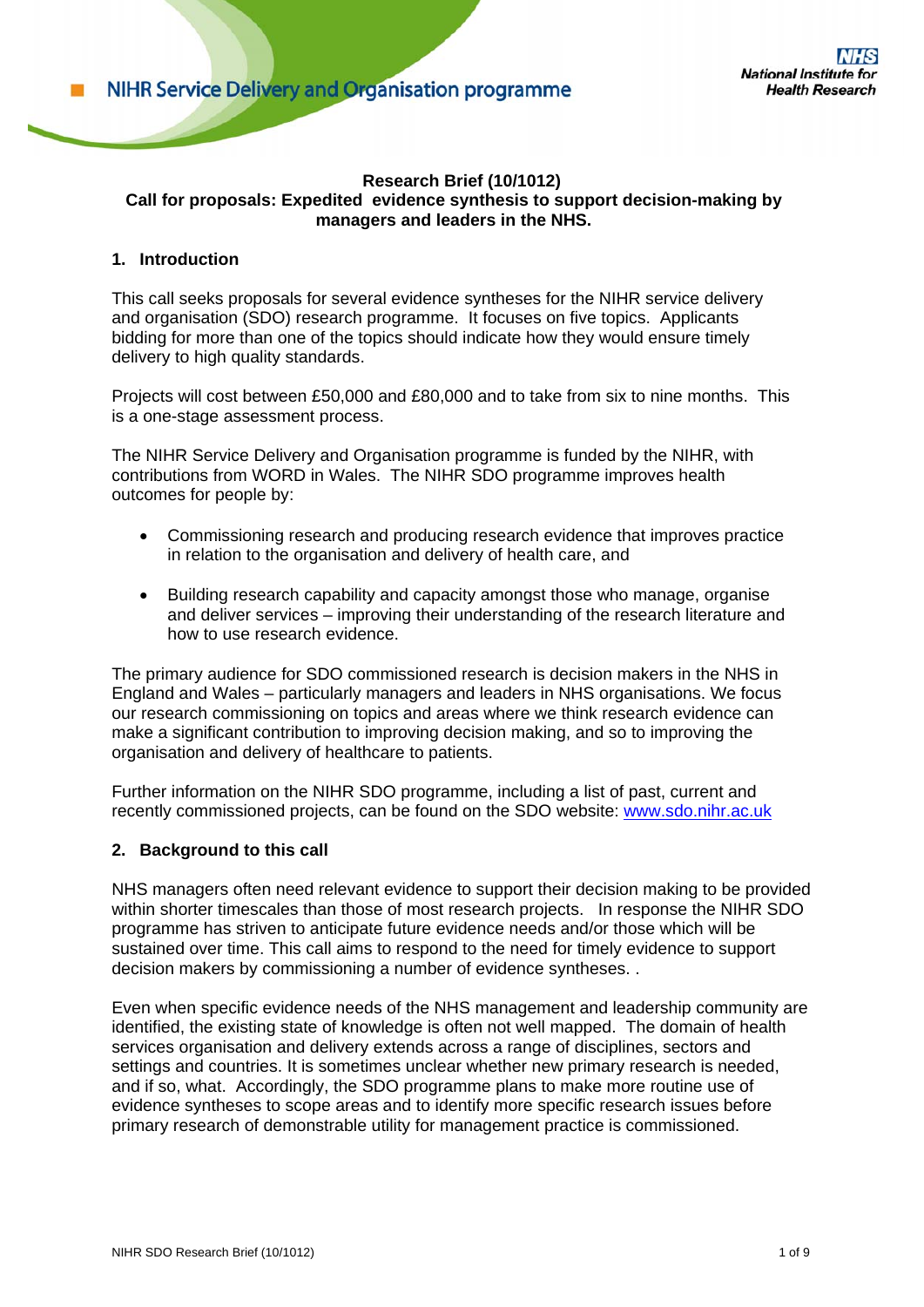This call for evidence synthesis has three main purposes:

- To respond to the research needs of NHS decision-makers by commissioning rapid evidence syntheses
- To produce short research reports based on those evidence syntheses which will be easily accessible to research users in the NHS management with findings which are relevant and useful.
- To identify gaps in research knowledge of importance to the NHS management community to enable the programme to better target future research commissioning, particularly within its priority areas workstream

Following consultation with SDO stakeholders the five topics on which we wish to commission evidence synthesis are listed in section 3 below. There may be synergies between some of the topics and the SDO programme will welcome multiple applications (where the same research team submits separate proposals to undertake different syntheses from the list below). We will not consider combined applications (where a research team submits individual proposals to undertake more than one of the syntheses listed below). Proposals are likely to cost between £50,000 and £80,000 and the programme envisages that most projects should produce their report between six and nine months of the start date.

In this call, we are seeking proposals to undertake one or more of the evidence syntheses described in section 3. Applicants should bear in mind that the NIHR SDO programme plans to call for applications from teams able to deliver a number of evidence syntheses.

## **3. Remit of this call: areas for evidence synthesis**

This call for proposals is specifically for evidence syntheses in the subjects listed below. Other than falling within the remit of the programme, the other unifying theme is their relevance to NHS managers.

- 3.1. The effective use of intermediate, step-down, hospital at home and other forms of community care as a replacement for acute inpatient care
- 3.2. The relationship between research engagement and performance at a clinician, team, service and organisational level in healthcare organisations
- 3.3. The relationship between NHS board performance and wider organisational performance and effectiveness, and approaches to board assessment, diagnostics and development
- 3.4. The occurrence, causes, consequences and prevention of inappropriate behaviours in healthcare organisation involving bullying or harassment
- 3.5. The raising of and dealing with serious concerns about organisational or clinical issues – the management, investigation and resolution of concerns within healthcare organisations.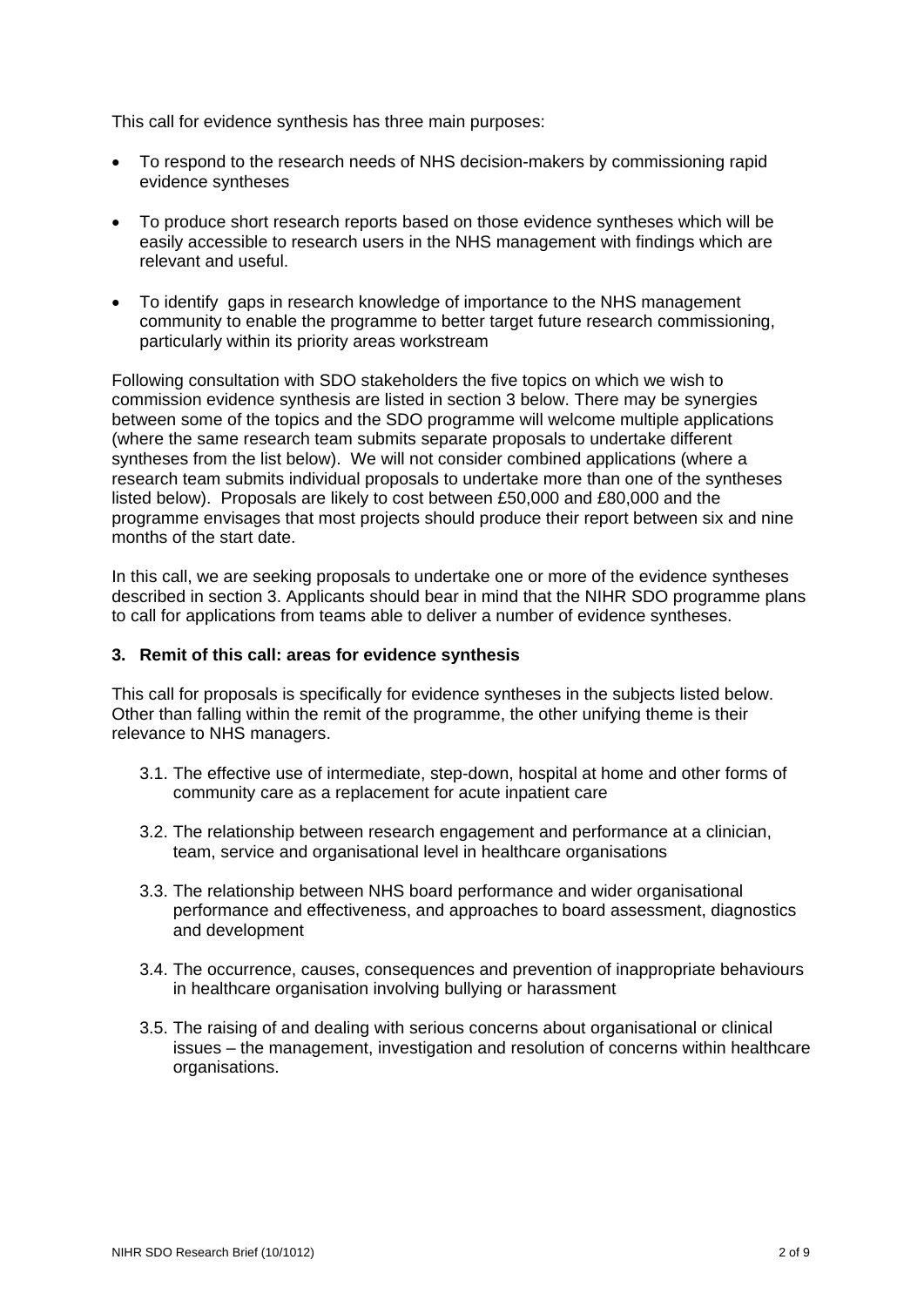### **3.1 The effective use of intermediate, step-down, hospital at home and other forms of community care as a replacement for acute inpatient care**

The NHS has focussed on providing care closer to home with a range of initiatives to reduce acute length of stay and offer acute or sub-acute care in the community (1). The long term reductions in both length of stay and in the numbers of acute care beds in hospitals are both in part a product of and a driver for these changes.

There are indications that there is scope to reduce further length of stay and costs in acute care. A study in 2007 (2) concluded shifting care from hospitals to the community is a plausible strategy for improving patient access to specialist care but risks reducing quality and increasing cost. Good evidence-based implementation strategies may help to realize the benefits of shifting care while minimizing the risks. This may be by providing services in other settings (such as an intermediate care facility, nursing home, or the patient's own home) and so avoid hospital admission or permit earlier discharge

 An evidence synthesis is needed which would produce a clear conceptual framework for understanding a variety of such schemes (hospital at home, virtual wards, step-down or subacute care, intermediate care, etc). In terms of the underlying model of interventions and the replacement/displacement of care involved and the intended consequences, such a framework would include a summary of the available evidence on their clinical and costeffectiveness, and would explore the evidence on how best to implement such schemes in the NHS.

There is currently a project being carried out evaluating models of care closer to home for children and young people who are ill (3).

### **3.2 The relationship between research engagement and performance at a clinician, team, service and organisational level in healthcare organisations**

The increasing investment in NHS R&D over recent years has focused attention on how NIHR measures or understands the impact of its investment in health research. One important question concerns whether engagement in research has wider benefits for health services performance – at a clinician, team, service or organisational level. For example, healthcare organisations involved in research may be more aware of new developments/techniques and more likely to adopt them. Engagement in research may produce a more questioning and open culture in which performance improves.

In a different but related domain, the *Enhancing Engagement in Medical Leadership* project, led by the NHS Institute for Innovation and Improvement and Academy of Medical Royal Colleges, has explored the link between medical engagement and organisational performance (4) and has found that correlation between medical engagement and service improvement is clear. Enhancing medical engagement is a cultural issue for organisations and needs constant support and reinforcement. NHS organisations need the tools to not only measure how well they engage doctors but also need strategies to improve in this area. The methods need to be at the core of an organisation's culture, but have a very personal interface (5)

An evidence synthesis is needed which maps and explores the likely or plausible mechanisms through which research engagement might bear on wider performance at clinician, team, service or organisational level. It should review the relevant research literature (not restricted to either the UK NHS or to healthcare settings) to see what empirical support exists to for any theoretical mechanisms. A theoretically and empirically grounded assessment of the relationships, if any, between research engagement and performance should explore issues of causation.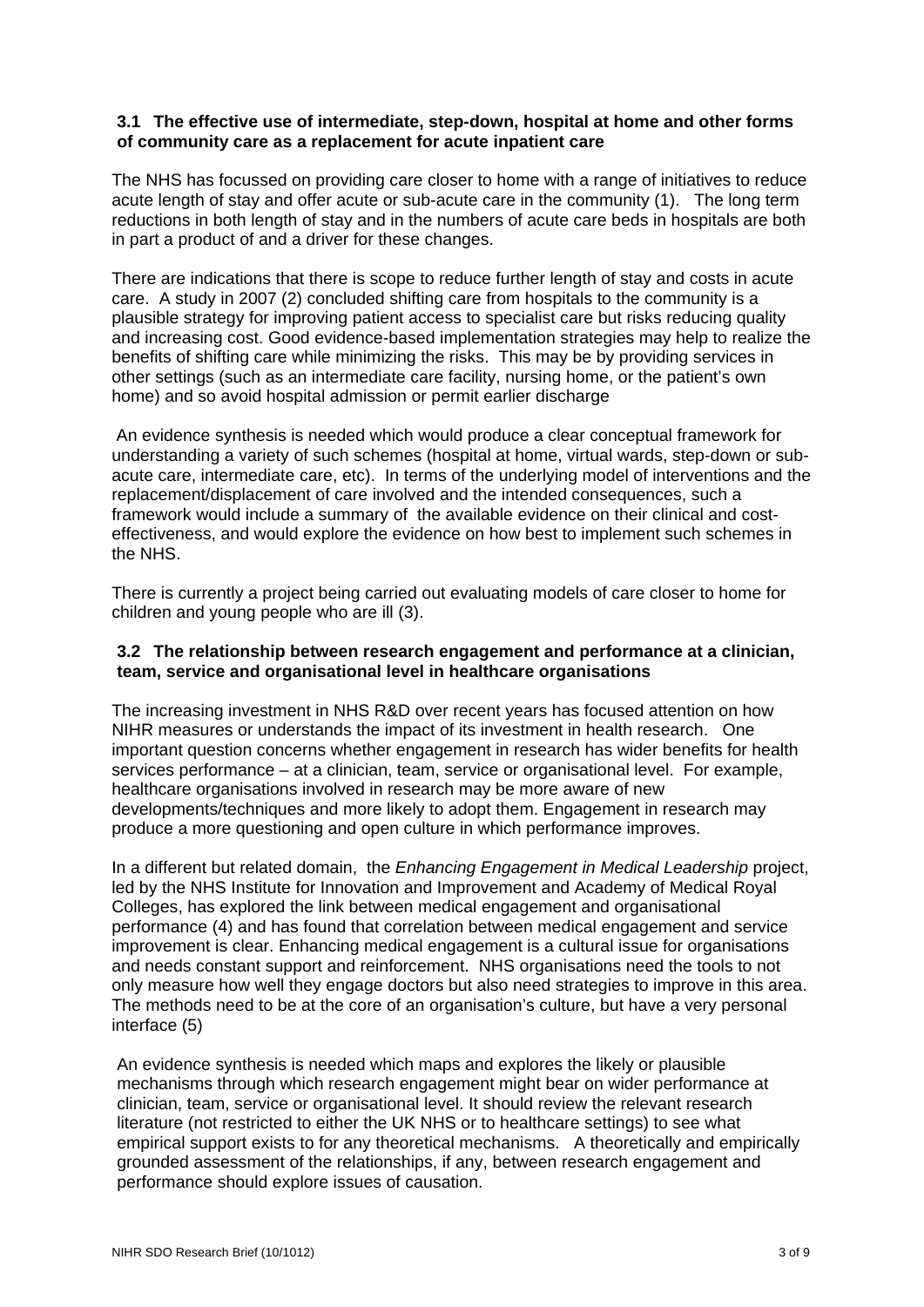## **3.3 The relationship between NHS board performance and wider organisational performance and effectiveness, and approaches to board assessment, diagnostics and development**

Most NHS organisations are governed by an integrated board, made up of executive directors (including the chief executive), non-executive directors and a non-executive chair. The non-executive members of the board are appointed by the NHS Appointments Commission. NHS foundation trusts have a similar integrated board structure, though nonexecutive members of the board are appointed by the larger board of governors, which is in turn elected by the foundation trust's membership. NHS board performance is often scrutinised when problems of poor organisational performance or failure are uncovered, or when dysfunctional board relationships lead to senior leaders leaving or being removed and replaced. While actions like these may be necessary to prevent similar problems recurring, they are certainly not sufficient in themselves to secure a meaningful and sustainable turnaround in organisational performance (6). The NHS Institute has an extensive programme of development work aimed at building board capacity, and has produced a board development tool for assessing board performance.

There is a well established literature on board processes/dynamics, and research in the public, private and third sector on boards and their effectiveness in influencing organisational performance. In 2005 a paper examining the literature on building a framework for developing effective NHS boards was produced (7). The NHS confederation has also investigated effective boards in the NHS and concluded that a culture that enables board business to be conducted in a sharper and more focused manner is required (8).

An evidence synthesis is needed which would explore and summarise this large and rather diffuse literature and the smaller literature which is specific to healthcare organisations/the NHS. Its purpose would be to provide a stronger theoretical and empirical framework for the assessment of board performance, for diagnosis and intervention in situations where boards perform poorly or encounter problems/dysfunction, and for board development and capacity building. The evidence synthesis can also inform future decisions regarding new forms of integrated boards with memberships drawn from across the NHS, local authorities and community agencies.

# **3.4 The occurrence, causes, consequences and prevention of inappropriate behaviours in healthcare organisation involving bullying or harassment**

Cases of inappropriate behaviours in healthcare organisations involving what might be termed bullying or harassment occur from time to time, and sometimes come to light in the context of wider organisational problems, failures or dysfunction through investigations or inquiries. NHS Employers provides guidance for NHS organisations and a model policy on bullying and harassment. The 2009 National Staff Survey provided some data on the prevalence of such inappropriate behaviours and their consequences. Around 2% of all staff said they had experienced physical violence from other staff. Of these one in six (17%) had experienced bullying, harassment or abuse from either their line manager or other colleagues (9). Some cases have received widespread media attention, particularly when those involved have been senior clinicians or managers, or when cases have been brought through the courts or raised by trade unions to seek recompense.

 A report by McKee (9) investigated how organisational cultural dimensions and staff perceptions of staff well-being and patient safety affect patient care and what improvements are needed to create safer and satisfying workplaces. The report concluded that more integrated thinking is needed around staff well-being and strategies need to be explicit and coherent.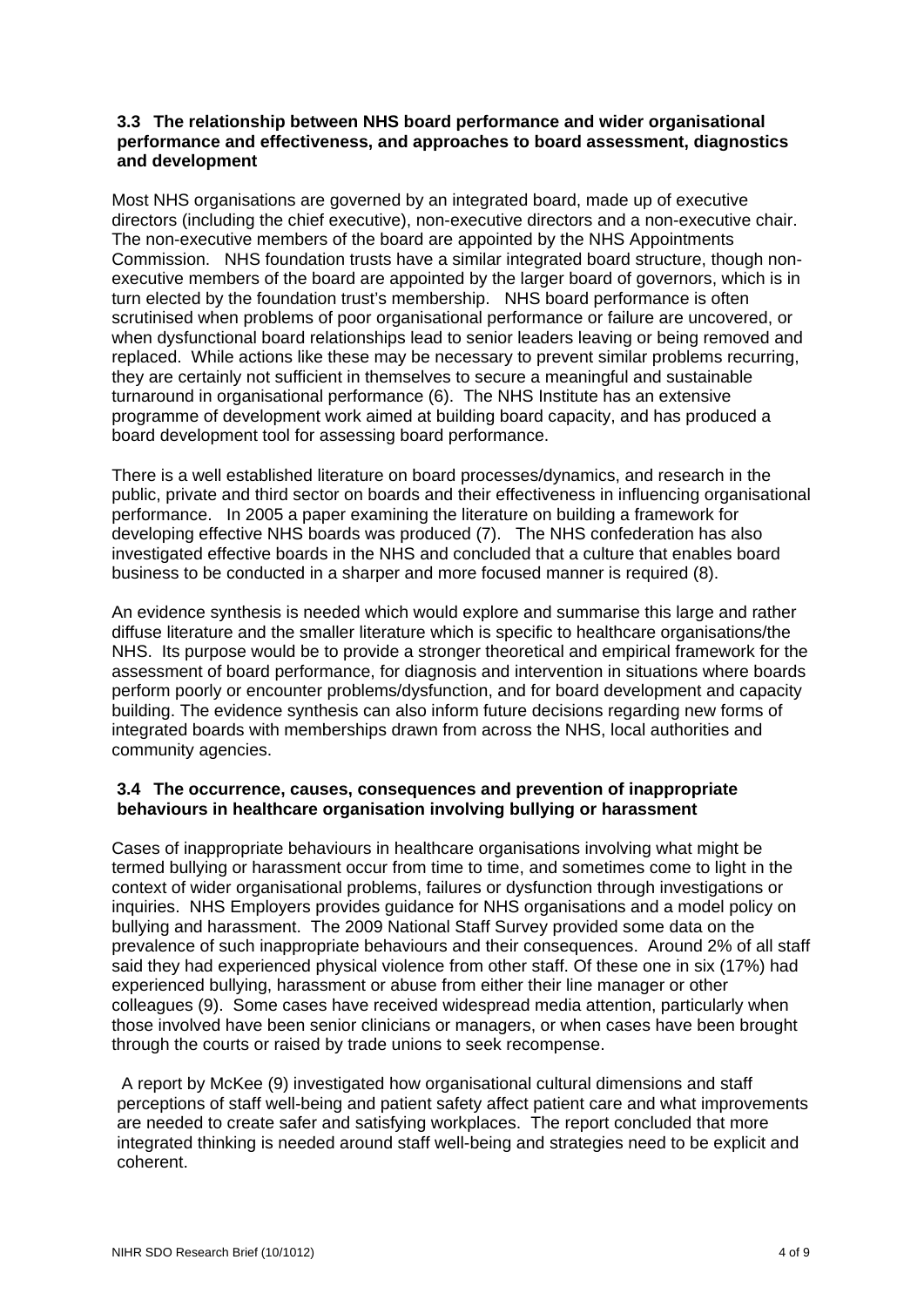An evidence synthesis is needed which would explore how organisations (not limited to either the NHS/public sector or the UK) deal with problems of inappropriate behaviour, bullying and harassment. Research on the occurrence, causes and consequences of such behaviours should be summarised, and evidence on the effective use and implementation of prevention and management strategies should be synthesised.

## **3.5 Raising and dealing with serious concerns about organisational or clinical issues – the management, investigation and resolution of concerns within healthcare organisations**

One route by which serious organisational performance problems or failures are often first identified is through an individual or individuals within the organisation raising their concerns. This may be done internally or externally or both. Raising concerns in this way can be difficult, especially for less senior and experienced staff, and there is substantial evidence that some people who raise serious concerns can subsequently be disadvantaged by the organisation. Since 1998, "whistleblowers" in NHS organisations have enjoyed statutory legislative protection under the Public Interest Disclosure Act 1998, and NHS organisations should have written policies on whistleblowing. The impact of this legislation in practice on changing organisational attitudes and behaviour is unknown. In some serious recent cases of poor performance, it appears that individuals involved felt unable to raise their concerns either internally or externally; although the 2009 National Staff Survey showed that the majority of staff (81%, compared with 82% in 2008) report they would know how to raise a concern about negligence or wrongdoing by staff, and two-thirds (64%, compared with 66% in 2008) say that there is a system to report their concerns confidentially (9).

Recent SDO projects consider the nature of changing management cultures in the NHS (5). A recent publication in the BMJ found the content of many policies was overly cautious and negative with regards to whistleblowing after reviewing documents from 118 trusts (10).

An evidence synthesis is needed which would explore how organisations (not limited to either the NHS/public sector or the UK) deal with serious concerns raised by individuals, and which would in particular focus on identifying and describing effective organisational systems and strategies for enabling and facilitating the raising of concerns, ensuring that they are investigated and analysed in a timely fashion, and supporting and protecting the interests and positions of those individuals who raise such concerns.

# **4. Criteria and process for proposal selection**

The NIHR SDO programme is seeking full proposals in the areas outlined in section 3 above. Outlined below is the general criteria and process which will be used to select successful proposals, with some particular notes relevant to evidence synthesis.

Applications will be checked for eligibility against the general remit of the programme and the specific remit of this call, and will then be reviewed by members of the Programme Executive Group which takes direct responsibility for the commissioning of evidence syntheses in the NIHR SDO programme. The three main criteria which will be used in assessing the applications are:

- Adherence to the advertised commissioning brief.
- Scientific rigour and quality of the proposed research, and the expertise and track record of the research team.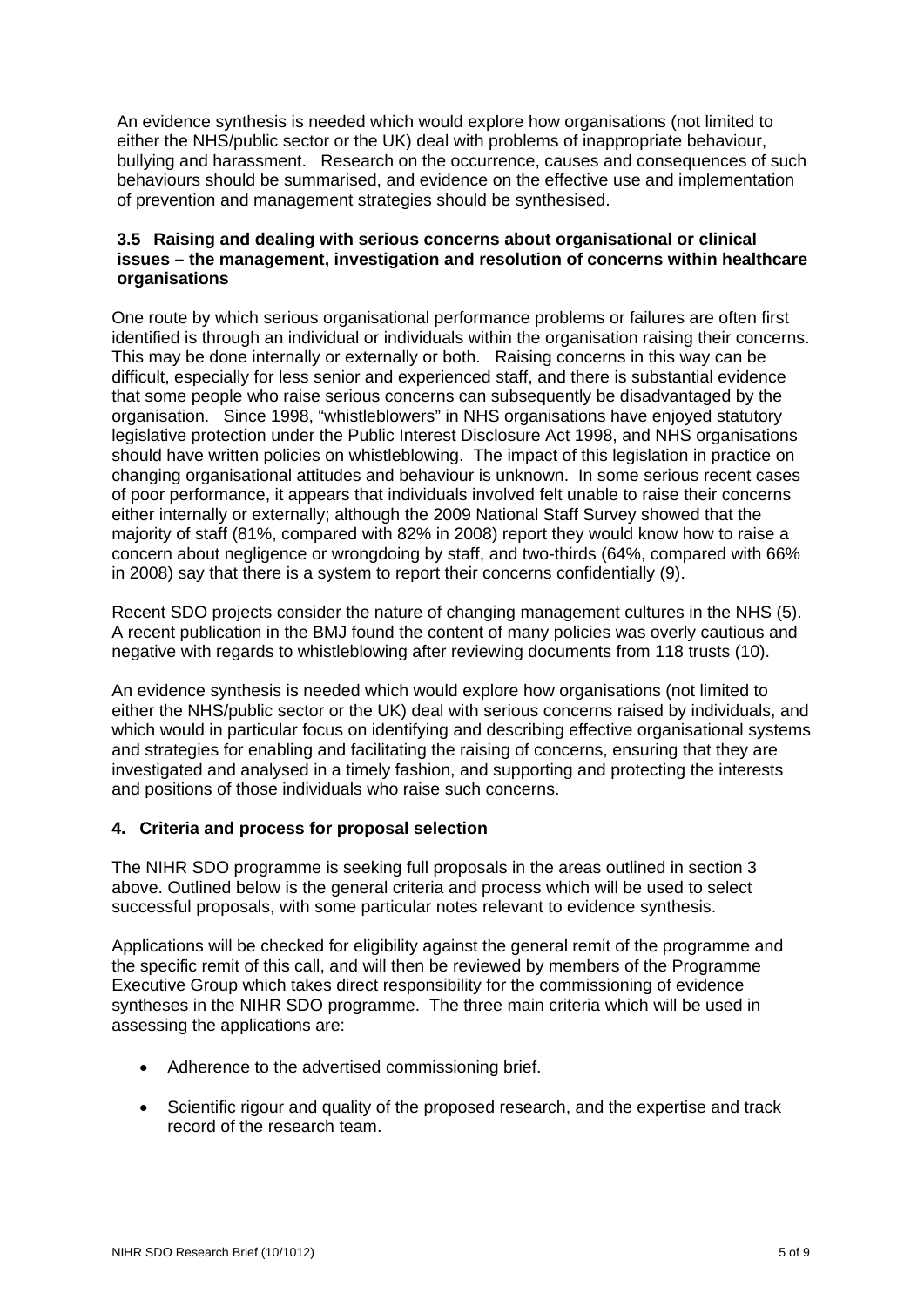• Value for money of the proposed research, taking into account the overall cost and the scale, scope and duration of the work involved.

### **Adherence to the advertised commissioning brief**

Because the NIHR SDO programme has already identified these topic areas as important, proposals do not need to make that case de novo. However, we will want to see evidence in proposals that the applicants understand and are fully familiar with the content area in which we are seeking evidence synthesis, and recognise the reasons for its relevance and importance to the NHS. In other words, proposals should demonstrate that they already have an established content expertise in the area, and will therefore be well placed to undertake an evidence synthesis, and that they understand the research/evidence needs of the intended audience among NHS managers and leaders, and will be well placed to present the findings from the synthesis in terms which this audience will find relevant and useful.

#### **Scientific rigour and quality of the proposed research, and the expertise and track record of the research team**

We do not prescribe a particular methodological approach to evidence synthesis, but wish to see evidence in proposals of a robust, methodologically transparent and defensible approach to synthesis and strong expertise in/understanding of a wide range of methods of synthesis relevant to social and biomedical sciences. The conventional methods prescribed and used in a Cochrane systematic review are likely to be too narrowly focused on one sort of evidence (empirical evidence from experimental, quantitative research) and on one sort of question (concerning the effectiveness of interventions) to meet our needs. Other approaches such as realist or theory-driven synthesis, meta-ethnography, narrative synthesis or meta-narrative synthesis, etc may be needed (11). For these reasons, proposals should contain a clear, comprehensive and well justified explanation of the proposed methodological approach, and should not simply state that a particular, named methodology will be used.

Applicants may wish to review examples of evidence syntheses which the NIHR SDO programme has commissioned and published in the past. Three such projects are:

- 08/1609/138: Continuity of care 2006: what have we learned since 2000 and what are policy imperatives now? Available at http://www.sdo.nihr.ac.uk/projdetails.php?ref=08- 1609-138
- 08/1201/038: Systematic review of the literature on diffusion, spread and sustainability of innovations in health service delivery and organisation. Available at http://www.sdo.nihr.ac.uk/projdetails.php?ref=08-1201-038
- 08/1501/94: Changing cultures, relationships and performance in local health care economies. Available at http://www.sdo.nihr.ac.uk/projdetails.php?ref=08-1501-94

#### **Value for money**

Value for money will be scrutinised and all costs must be justified. Applicants should be as realistic as possible when costing their proposals.

#### **Other issues**

Applicants should note that as evidence syntheses, we do not anticipate that projects commissioned through this call will require NHS research ethics or research governance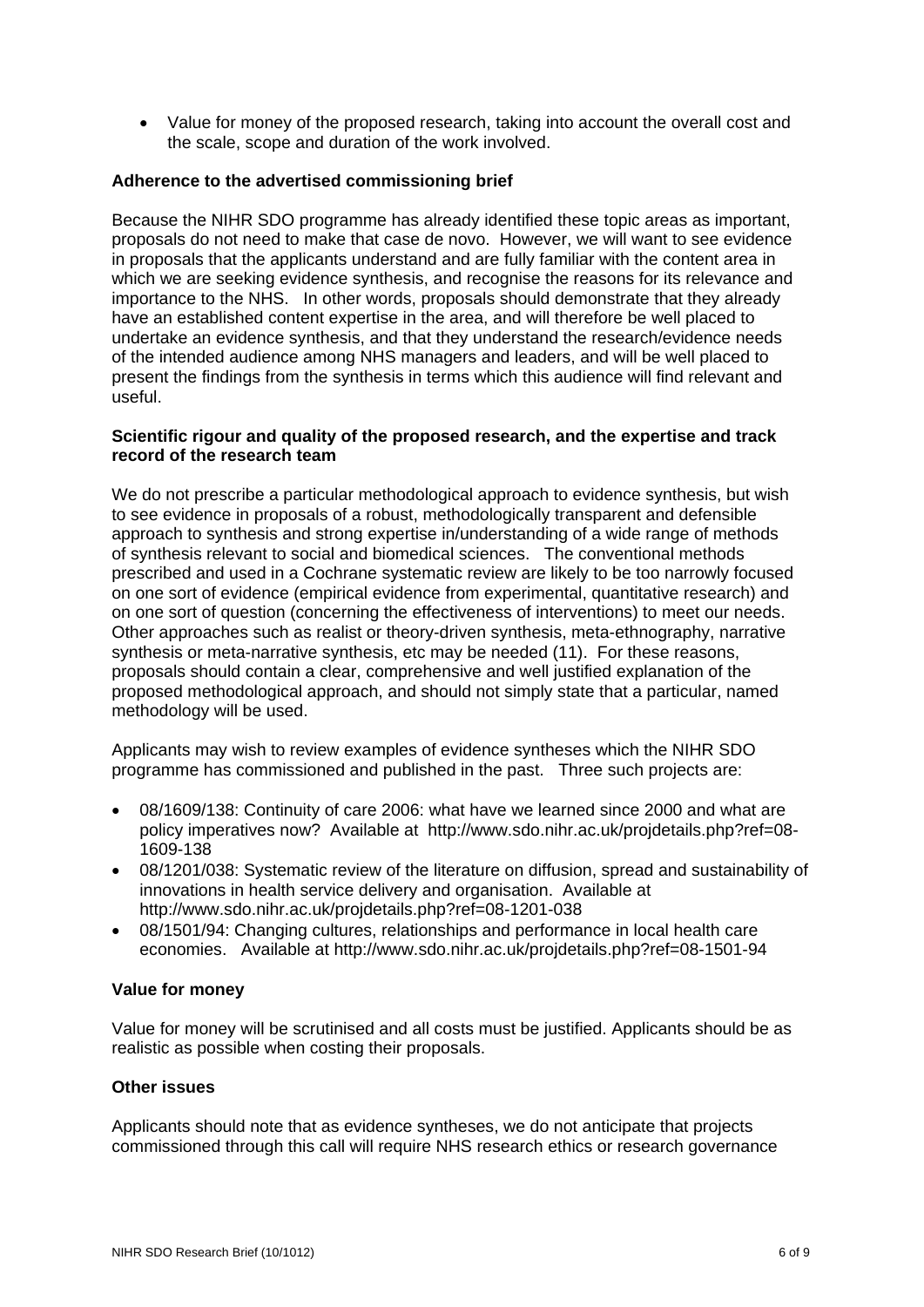approval, though it is of course the responsibility of applicants and investigators to confirm that where necessary with the NHS Research Ethics Service.

We would encourage applicants to make provision in their proposals to consult relevant stakeholders in the research/academic and NHS management and leadership communities on their findings, through workshops, seminars or other mechanisms including seeking comments and views on their reports during drafting.

The NIHR Service Delivery and Organisation programme is funded by the NIHR, with contributions from WORD in Wales. Researchers in England and Wales are eligible to apply for funding under this call. Researchers in Scotland and Northern Ireland should contact their Health Department Research and Development Office and Health and Social Care Research & Development, Public Health Agency respectively if they wish to discuss funding opportunities for this type of research.

## **5. General guidance for applicants**

#### *NB: This is general guidance and not all the sections will apply to the specific call*

Our main concern is to commission research which is well-designed, will be effectively carried out by the research team, and will provide findings that meet the needs of the NIHR SDO programme and the NHS management and leadership community it serves. In order to achieve this, we encourage applicants to take the following points into account:

- **Theoretical framing and empirical methods.** Issues should be addressed in a way likely to lead to the wide applicability of findings. Applicants should clearly demonstrate links between theoretical and empirical work. Evidence syntheses should cover, where relevant both quantitative and qualitative studies and, where appropriate grey literature. Critical appraisals of the methodologies used in data capture should part of the synthesis.
- **Research team makeup and expertise**. Applicants need to show that they will commit appropriate time and effort to the project. The principal applicant should generally be the person who has contributed most to the intellectual and practical development of the proposal and who will take responsibility for its implementation, including the incorporation of relevant multi-disciplinary contributions. The NIHR SDO programme encourages inclusion of an element of research capacitybuilding.
- **Public involvement**. It is a core concern of the SDO programme that all commissioned projects should pay appropriate attention to the needs and experiences of all relevant stakeholders (including local communities, lay people, service users, carers, minority ethnic communities as well as healthcare practitioners and managers) during the design, execution and communication of the research. Proposed projects should be explicit in communicating how the proposed work has potential implications for service delivery that could lead to enhanced public and community engagement.
- **Research governance**. Applicants should ensure that their proposal complies with the Research Governance Framework.
- **Costs and value for money.** Project costs will be carefully scrutinised and must always be well justified. NIHR programmes currently fund Higher Education Institutions (HEI) at a maximum of 80% of Full Economic Cost (except for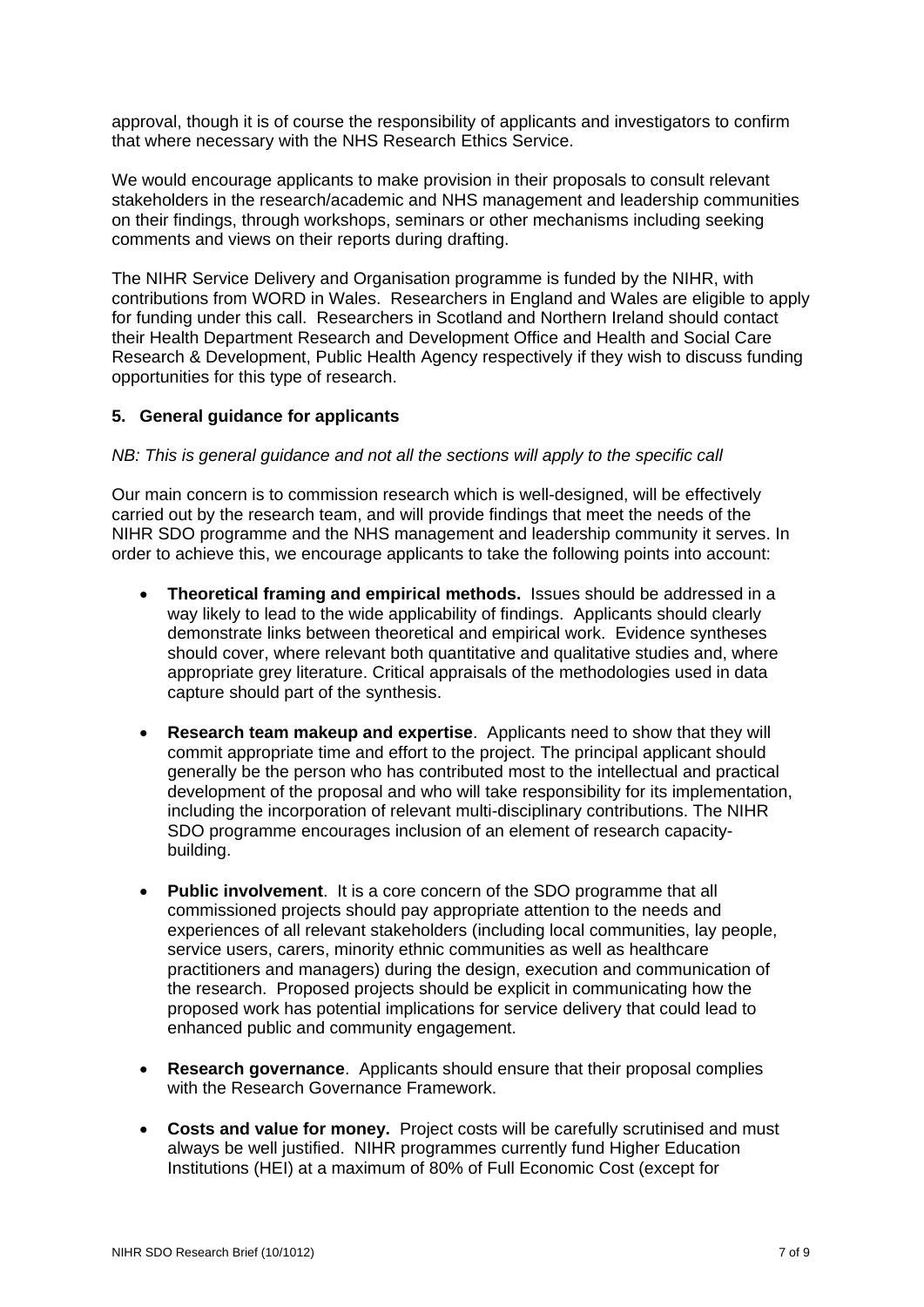equipment over £50,000 – 100%). For non-HEI institutions, NIHR may fund 100% of costs. However, the NIHR SDO programme reserves the right to award a grant for less than this maximum and for less than the amount sought by applicants.

### **6. Dissemination and knowledge mobilisation**

Applicants should be able to demonstrate that findings are sustainable by outlining their research plans. Applicants should make clear how findings will be communicated, particularly to service audiences.

Applicants should outline plans for conference, seminar and other forms of dissemination to go alongside written communications. The proposed work should be designed and delivered in a way that is helpful to NHS decision makers. Projects will be expected to deliver interim reports on progress and provisional findings.

Applicants will be expected to deliver a full report detailing all the work undertaken and supporting technical appendices (up to a maximum 50,000 words), an abstract and an executive summary (500 words).

### **7. Application process and timetable**

Any questions, queries or requests for clarification in relation to this call for proposals should be sent by email to sdofund@southampton.ac.uk with the reference number and title of the call for proposals as the email header. Applicants should be aware that while every effort will be made to respond to enquiries in a timely fashion, these should be received at least two weeks before the call closing date.

The process of commissioning will be in **one stage** and applicants should submit **full proposals** via the SDO website by **1pm** on **16 September 2010.** No late proposals will be considered. No paper-based submissions will be considered.

Applicants will be notified of the outcome of their full proposal application in January 2011. Please note that these dates may be subject to change.

# **Reference List**

- (1) Department of Health (2008). *Delivering care closer to home: meeting the challenge*. London, Department of Health.
- (2) Sibbald, B. McDonald, R. Roland, M (2007). Shifting care from hospitals to the community: a review of the evidence on quality and efficiency. *J Health Serv Res Policy* 12 p110-7.
- (3) Parker, G. Atkin, K. Birks, Y. et al (2010). *Evaluating models of care closer to home for children and young people who are ill.* Available at http://www.sdo.nihr.ac.uk/projdetails.php?ref=08-1704-151.
- (4) NHS Institute for Innovation and Improvement and Academy of Medical Royal Colleges (2008). *Engaging doctors: can doctors influence organisational performance?* University of Warwick, NHS Institute for Innovation and Improvement.
- (5) Mannion, R. Davies, H. Harrison, S (2010). *Changing management cultures and organisational performance in the NHS (OC2).* Available at http://www.sdo.nihr.ac.uk/files/project/94-final-report.pdf.